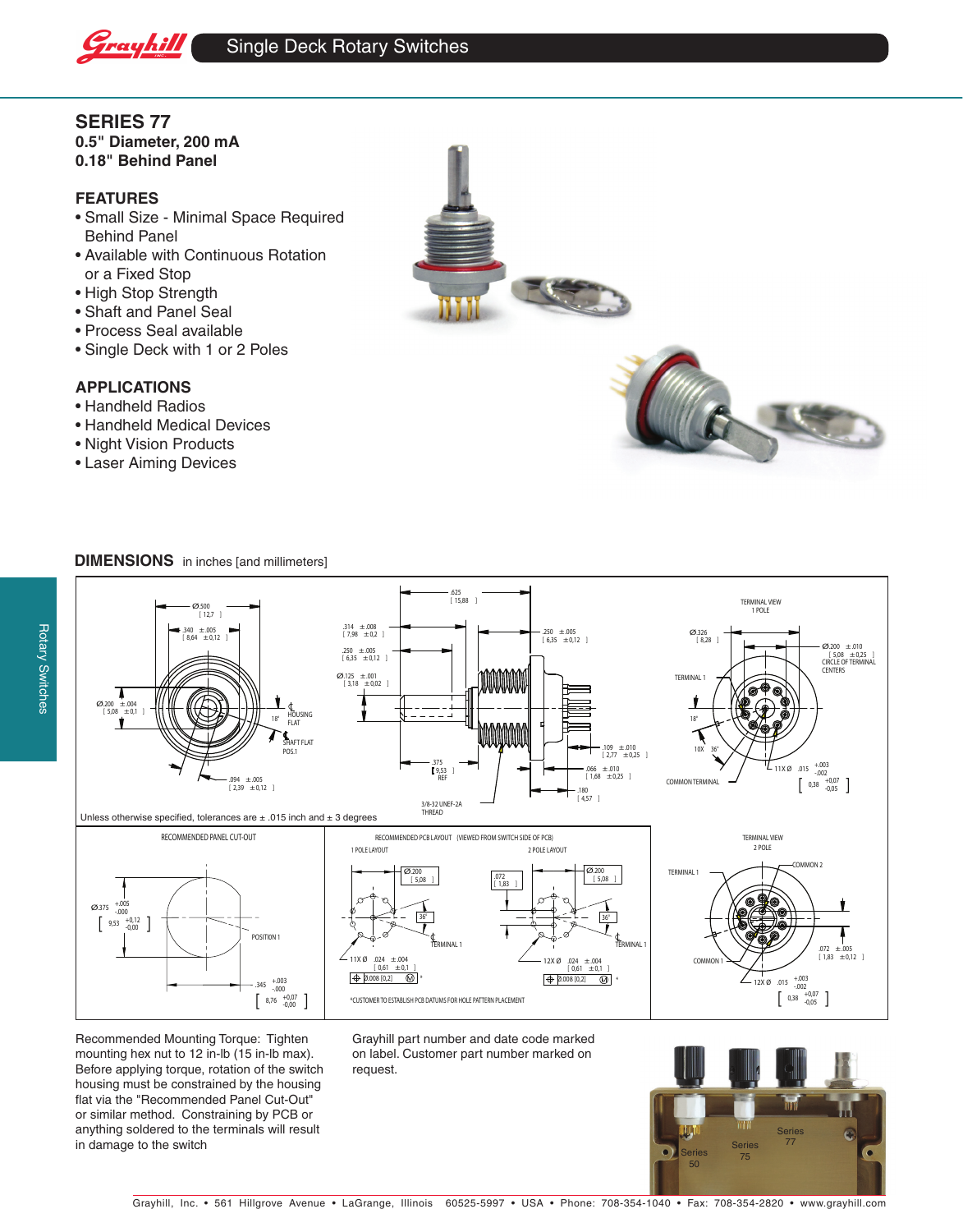

Switches are rated to make and break the following loads:

| Environment<br>Condition             | Lamp Load |        | <b>Inductive Load</b><br>(140mH) |        | Resistive Load |                    | Cycles       | Cycles   |
|--------------------------------------|-----------|--------|----------------------------------|--------|----------------|--------------------|--------------|----------|
|                                      | Milliamp  | Volts  | Milliamp                         | Volts  | Milliamps      | Volts              | Non-shorting | Shorting |
| Atmospheric<br>Pressure              | 50        | 28 VDC | 30                               | 28 VDC | 50             | 12 VDC             | 25,000       | 10,000   |
|                                      |           |        |                                  |        | 10             | 28 VDC             | 25,000       | 10,000   |
|                                      |           |        |                                  |        | 50             | 28 VDC             | 10,000       | 10,000   |
|                                      |           |        |                                  |        | 100            | 28 VDC             | 7,500        | 7,500    |
|                                      |           |        |                                  |        | 200            | 28 VDC             | 5,000        | 5,000    |
|                                      |           |        |                                  |        | 50             | 115V <sub>ms</sub> | 10,000       | 10,000   |
|                                      |           |        |                                  |        | 10             | $0.03$ VDC         | 25,000       | 10,000   |
| Reduced<br>Pressure<br>(70,000 feet) |           |        |                                  |        | 100            | 28 VDC             | 7,500        | 7,500    |



Grayhill

One cycle is 360-degree rotation and a return through all switch positions to the starting position.

#### **Electrical Specifications**

**Contact Resistance:** 50 milliohms max (15 milliohms initially). 100 milliohms max low level. **Insulation Resistance:** 50,000 Mohms initially (10,000 Mohms after life) at 100 VDC **Voltage Breakdown**: 600 Vac initially, 250 Vac after life

**Mechanical / Environmental Ratings Operating Temperature:** -40°C to +85°C **Storage Temperature:** -65°C to +100°C

**Altitude:** 70,000 feet **Rotational Torque:** 3 in-oz min. to 7 in-oz max

**Stop Strength:** 7.5 inch pounds min **Withstanding Shaft Push Force:** 100 pounds

**Weight:** 4.7 grams with hardware 3.9 grams without hardware **Vibration:** MIL-DTL-3786, MIL-STD-202, method 204, condition "B" **Shock:** MIL-DTL-3786, Medium impact per MIL-STD-202, Method 213. **Moisture Resistance:** MIL-DTL-3786, MIL-STD-202, Method 106

**Salt Spray:** MIL-DTL-3786, MIL-STD-202, method 101, condition "B" **Explosion Proof:** MIL-DTL-3786, MIL-STD

202, method 109 **Immersion:** With shaft operation – Shaft and panel seal withstands water pressure of 15 psi minimum per MIL-DTL-3786 (Equivalent to 33ft [10m] immersion for 30 minutes). Without shaft operation - Shaft and panel sealed to withstand 74ft [22m] immersion for 2 hours, MIL-DTL-810G Method 512.5. **Sand and Dust:** MIL-DTL-3786, MIL-STD-202 Method 110

**Flux Seal (Process Sealed Versions):** Level 1 & 2 per MIL-DTL-3786.

#### **Materials and Finishes**

**Switch Base:** Diallyl Phthalate per MIL-M-14 **Bushing:** Zinc alloy **Detent Rotor:** Nylon **Detent Balls:** Steel, nickel-plated **Contact Spring:** music wire **Detent Spring:** Stainless steel **Shaft:** Stainless steel

**Shaft Seal:** Ethylene Propylene **Panel Seal:** Silicone

**Rotor Contact:** Silver cad-oxide, gold-plated **Terminals and Common:** Brass, gold plate .00002" minimum thickness over silver plate .0003" minimum.

**Mounting Hardware:** One mounting nut .089" thick by .433" across flats and one external tooth lockwasher supplied with each switch. Mounting nut is brass, nickel plated and lockwasher is stainless steel.

#### **Additional Characteristics**

**Contact Type:** Non-shorting or Shorting, wiping contacts

**Terminals:** Switches are provided with the full circle of terminals regardless of the number of active positions.

#### **Shorting Characteristics**

Typical values for current interruption during shorting:

| Temperature                          | <b>Duration</b> |  |  |
|--------------------------------------|-----------------|--|--|
| Room Temperature to<br>$+85^\circ$ C | $< 0.2$ ms      |  |  |
| <b>Reduced Temperatures</b>          | $< 20$ ms       |  |  |

Contact Grayhill if the life limiting criteria is more critical than those listed, if the required cycles of operation are greater than those listed, if a larger make and break current is required than the one listed for the desired number of cycles, or if elevated temperatures or reduced pressures are part of the operating environment.

Values present typical current interrupt for a single bounce in a pulse train of unspecified length when rotating between switch positions.

| <b>ORDERING INFORMATION</b>                                           |                                                                                                                                                                                                                                                                                                                       |
|-----------------------------------------------------------------------|-----------------------------------------------------------------------------------------------------------------------------------------------------------------------------------------------------------------------------------------------------------------------------------------------------------------------|
|                                                                       | Series 77<br><b>S</b> = Shaft & Panel Sealed, leave blank for no shaft & panel seal<br>$P = PC$ Terminals<br>$T =$ Process Seal*, Leave blank for no process seal<br>Angle of throw: $36 = 36^\circ$<br>Number of Decks: 01 Only                                                                                      |
| 77SPT36-01-1-10N-F                                                    | Stop arrangement: Needed only with 1 pole switches with maximum positions.<br>Leave blank for continuous rotation; add F for fixed stop.<br><b>Contacts:</b> $N = Non-shorting$ ; $S = Shorting*$<br>Positions per pole: 02 up to 10 positions (1 pole),<br>02 up to 05 positions (2 poles)<br>Poles per deck: 1 or 2 |
| *Process seal (T style) is required for all Shorting contact switches |                                                                                                                                                                                                                                                                                                                       |
|                                                                       |                                                                                                                                                                                                                                                                                                                       |

For prices and discounts, contact a local Sales Office, an authorized local Distributor, or Grayhill.